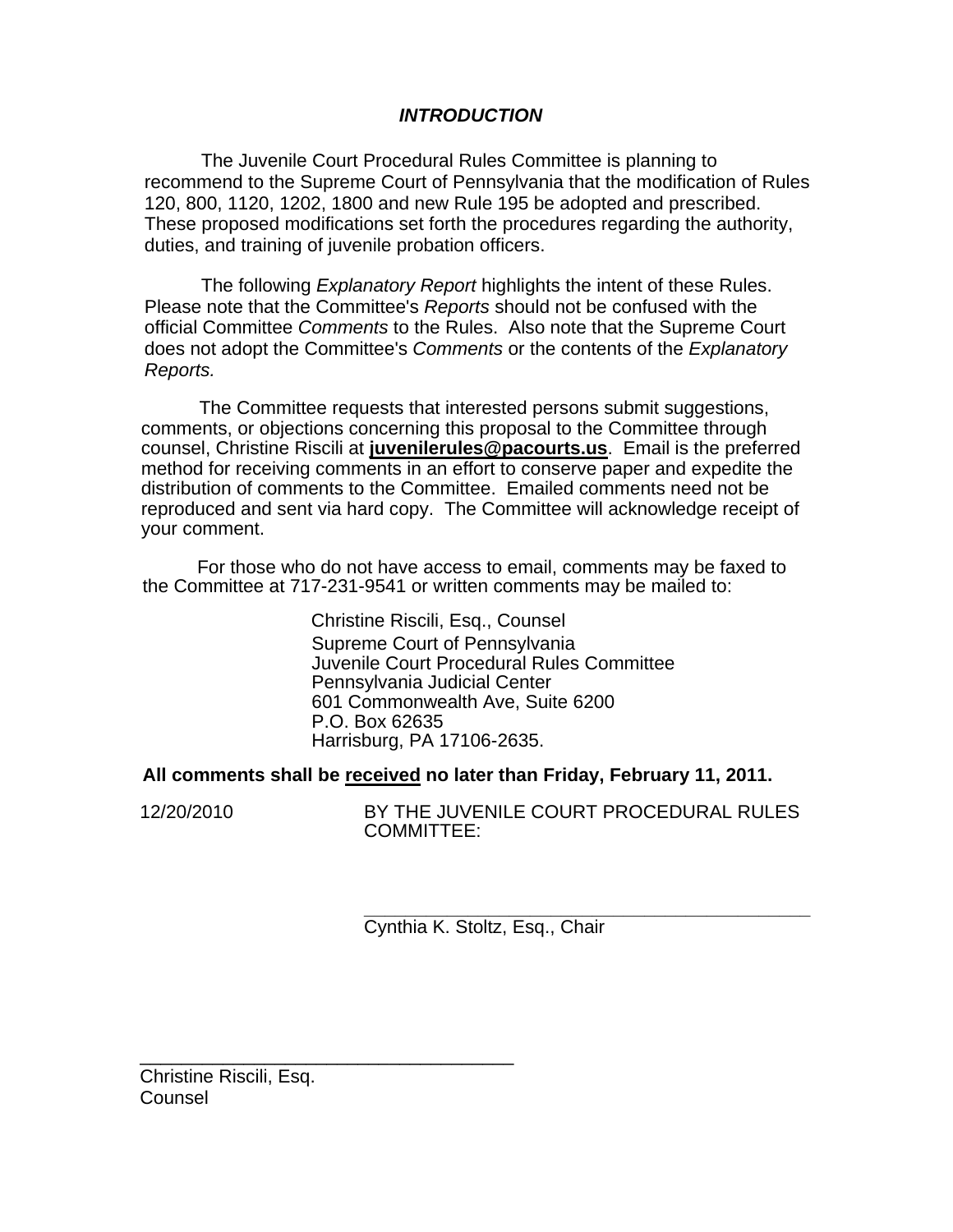# **EXPLANATORY REPORT**

These proposed rule modifications address the scope of the juvenile probation officer's authority, as well as, the duties, education, and training of those officers.

In looking at a juvenile probation officer's authority, it has been brought to the Committee's attention that in some judicial districts, juvenile probation officers are considered "duly authorized officers" as used in the Juvenile Act, 42 Pa.C.S. § 6324 while in other judicial districts, juvenile probation officers are not considered "duly authorized officers."

To provide clarity and a uniform procedure, these rule modifications allow the President Judge of each judicial district to determine whether juvenile probation officers should be duly authorized officers in that judicial district. The modifications also mandate minimum training requirements of all probation officers.

### **Rules 120 and 1120**

A new definition for "juvenile probation officer" is being added to this rule. The *Comment* to this rule further clarifies the definition and outlines what a President Judge may include in a juvenile probation officer's commission.

A President Judge may determine the authority of its probation officers by local rule, or may specifically list the authority granted to specific probation officers or class of probation officers. For example, the President Judge may give more authority to a supervisory juvenile probation officer or to an officer who has completed advanced training.

There are many factors to consider when granting authority to a juvenile probation officer. The Committee believed that the President Judge would be in the best position to determine the authority of juvenile probation officers in his or her judicial district. The current practice in some counties that allows juvenile probation officers to take alleged dependent children into custody may continue to be utilized if the President Judge designates a juvenile probation officer as a duly authorized officer.

### **Rule 195**

This proposed new rule sets forth the authority, duties, and training of juvenile probation officers.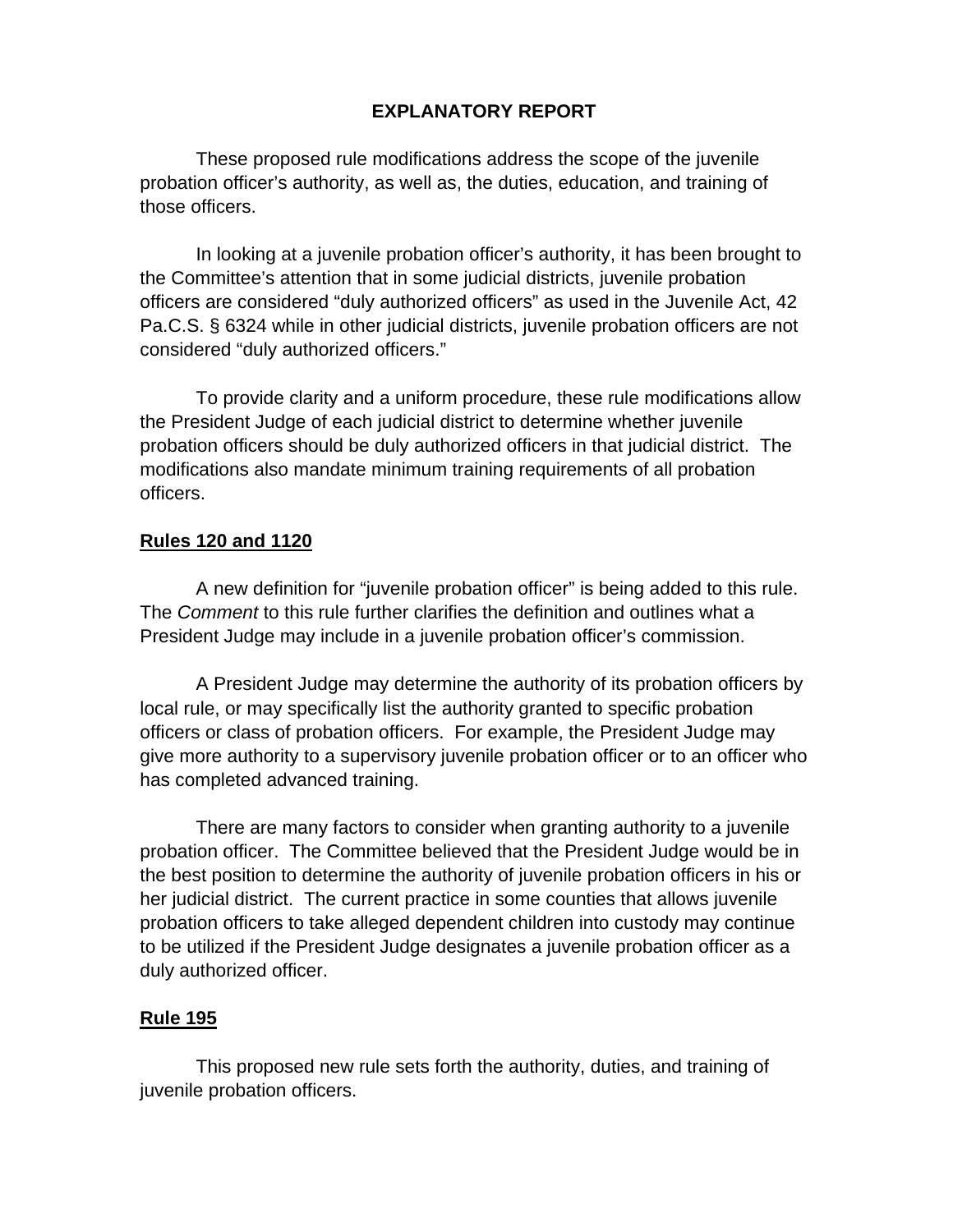Pursuant to paragraph (A) and its *Comment*, juvenile probation officers shall have the authority to take children, juveniles, and minors into custody pursuant to the Juvenile Act, Child Protective Services Law (CPSL), bench warrants, and by order of court granting specific authority.

The President Judge may grant the Administrative Judge authority to decide which juvenile probation officers are appropriate duly authorized officers of the court. However, only the President Judge of each judicial district may enact a local rule, which grants authority of a duly authorized officer of the court onto a specific class of probation officers. *See* Rules 121 and 1121 for promulgation of local rules.

Therefore, if a court order directs that a specific juvenile probation officer is to have the authority of a duly authorized officer, the President Judge or his or her designee may grant that order. The *Comment* to Rules 121 and 1121 clarify that local rules do not include case-specific orders, which would include individual orders naming specific juvenile probation officers as duly authorized officers of the court.

Paragraph (B) addresses the duties of the juvenile probation officer, which may be limited by the court.

Paragraph (C) requires juvenile probation officers, no later than one year after being appointed or employed, to be educated and trained in the procedures of the Juvenile Act, Rules of Juvenile Court Procedure, and the CPSL. This is the minimal requirement. The Committee believes; however, juvenile probation officers should be educated on a continuing basis in all areas of delinquency practice and law, including specialized training as funding permits.

It is best practice to have all juvenile probation officers trained within the first ninety days of employment; however, this may not be feasible in some judicial districts. As educational and training opportunities become available, all juvenile probation officers should be encouraged to attend.

### **Rule 800 and 1800**

These rules suspend the Juvenile Act only insofar as the Act is inconsistent with this new proposal, which authorizes juvenile probation officers to take children, juveniles, and minors into custody when duly authorized by the court.

## **Rule 1202**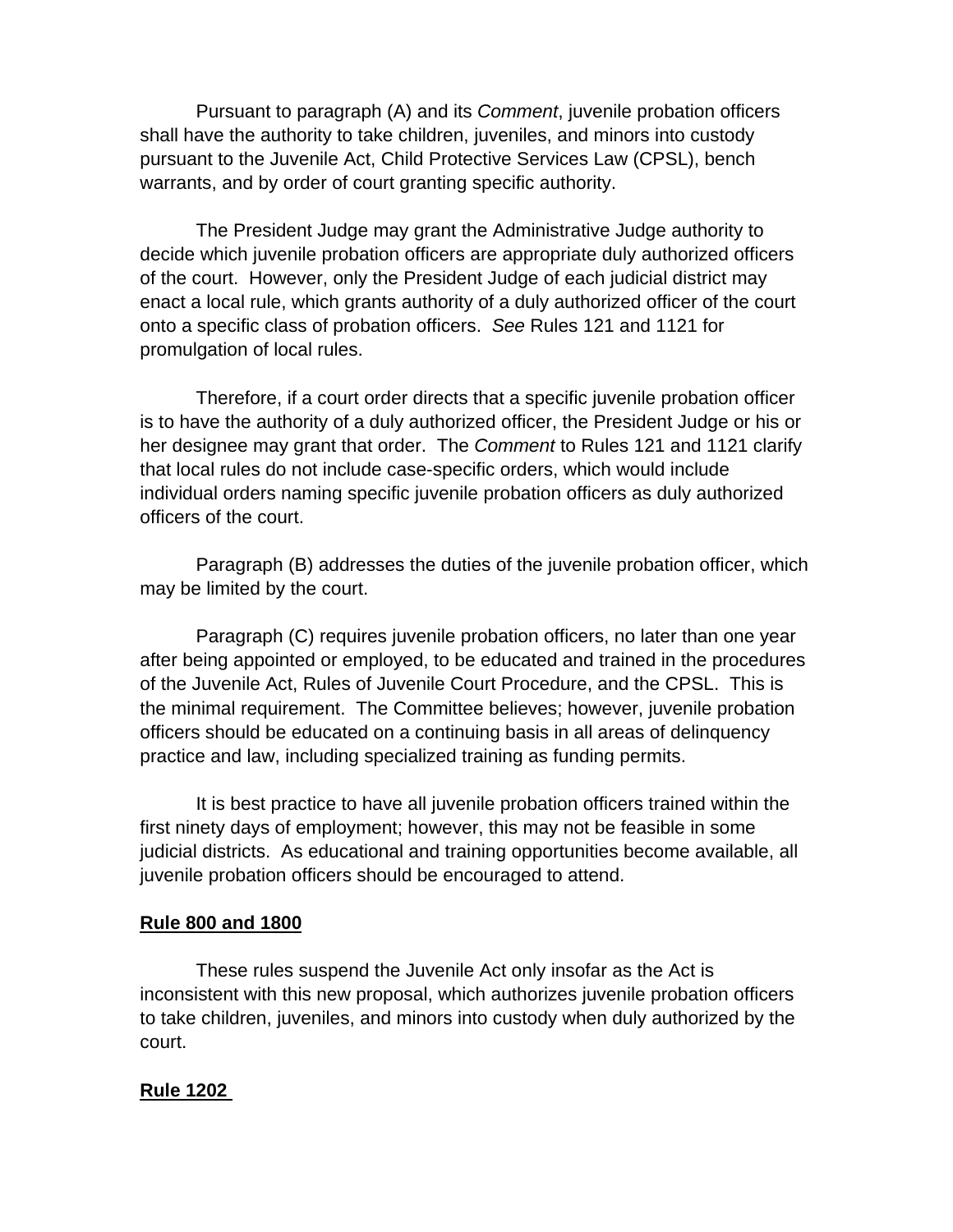This rule proposes allowing a juvenile probation officer when authorized as a duly authorized officer of the court to take a child into protective custody.

The *Comment* clarifies that a juvenile probation officer's authority is equivalent to a police officer's duty when removing a child from the home. The juvenile probation officer must protect the child and remove the child safely. The juvenile probation officer must immediately transport the child to the county agency. The county agency will then supervise the child and immediately identify an appropriate placement.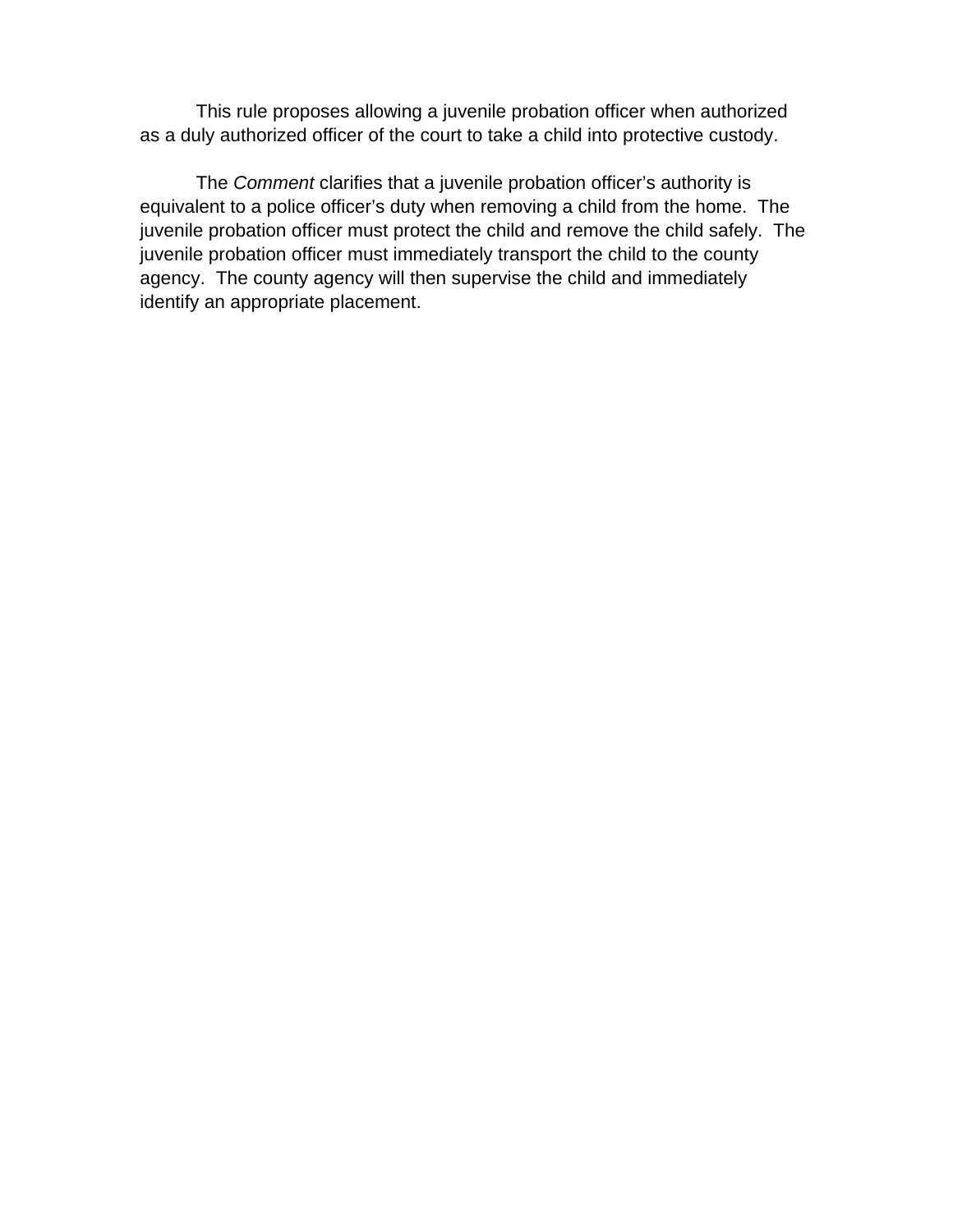#### \* \* \*

## **JUVENILE PROBATION OFFICER is a person who has been appointed by the court or employed by a county's juvenile probation office, who is properly commissioned by being sworn in as an officer of the court to exercise the powers and duties set forth in Rule 195 and the Juvenile Act.**

\* \* \*

\* \* \*

### *COMMENT*

The term "disposition" includes all final determinations made by the court. A disposition includes a response to an adjudication of delinquency, such as sending the juvenile to a placement facility or placing the juvenile on probation. It also includes other types of final determinations made by the court. Other final determinations include a finding that the juvenile did not commit a delinquent act pursuant to Rule 408(B), a finding that the juvenile is not in need of treatment, rehabilitation, or supervision pursuant to Rule 409(A)(1), dismissing the case "with prejudice" prior to an adjudicatory hearing, or any other final action by the court that closes or terminates the case.

**A "juvenile probation officer" is an officer of the court. "Properly commissioned" as used in the definition of a juvenile probation officer includes the swearing in under oath or affirmation and receipt of a document, certificate, or order of the court memorializing the authority conferred upon the juvenile probation officer by the court. In addition, the powers granted by the commission are to be specified by the President Judge of each judicial district.** 

**The President Judge may enact a local rule specifying the authority granted by the commission or that specifically lists the authority granted to specific juvenile probation officers or class of juvenile probation officers. For example, a supervisory juvenile probation officer may have more authority than a new juvenile probation officer, or a juvenile probation officer who has completed specific training may have more authority than officers who have not received training.** 

**As a part of the authority conferred upon the juvenile probation officer, the President Judge of each judicial district or his or her designee may authorize the juvenile probation officer to be a duly authorized officer to take not only delinquent children into custody but perform any other functions designated by court order. This may include taking a child, juvenile, or minor into custody pursuant to a bench warrant or protective custody order, or there are reasonable grounds to believe that the child, juvenile, or minor: 1) is suffering from an illness or injury, or is in imminent danger from his or her surroundings, necessitating removal; or 2) has run away from his parents, guardian, or other custodian.** *See* **42 Pa.C.S. §§ 6304(a) and 6324 for authority of a duly authorized officer.** 

**Pursuant to Rule 800, 42 Pa.C.S. § 6324 is suspended only insofar as it is inconsistent with this rule, which authorizes the President Judge of each judicial district to designate whether a juvenile probation officer is a duly authorized officer of the court.** 

The "official court record" is to contain all court orders, court notices, docket entries, filed documents, evidence admitted into the record, and other court designated documents in each juvenile case. The court may also designate any document to be a part of the record. It does not include items contained in juvenile probation's reports and files unless they are made a part of the official record by being filed with the clerk of courts. \* \* \*

*Official Note:* Rule 120 adopted April 1, 2005, effective October 1, 2005. Amended December 30, 2005, effective immediately. Amended March 23, 2007, effective August 1, 2007. Amended February 26, 2008, effective June 1, 2008. Amended July 28, 2009, effective immediately. Amended December 24, 2009, effective immediately. **Amended -, effective -.**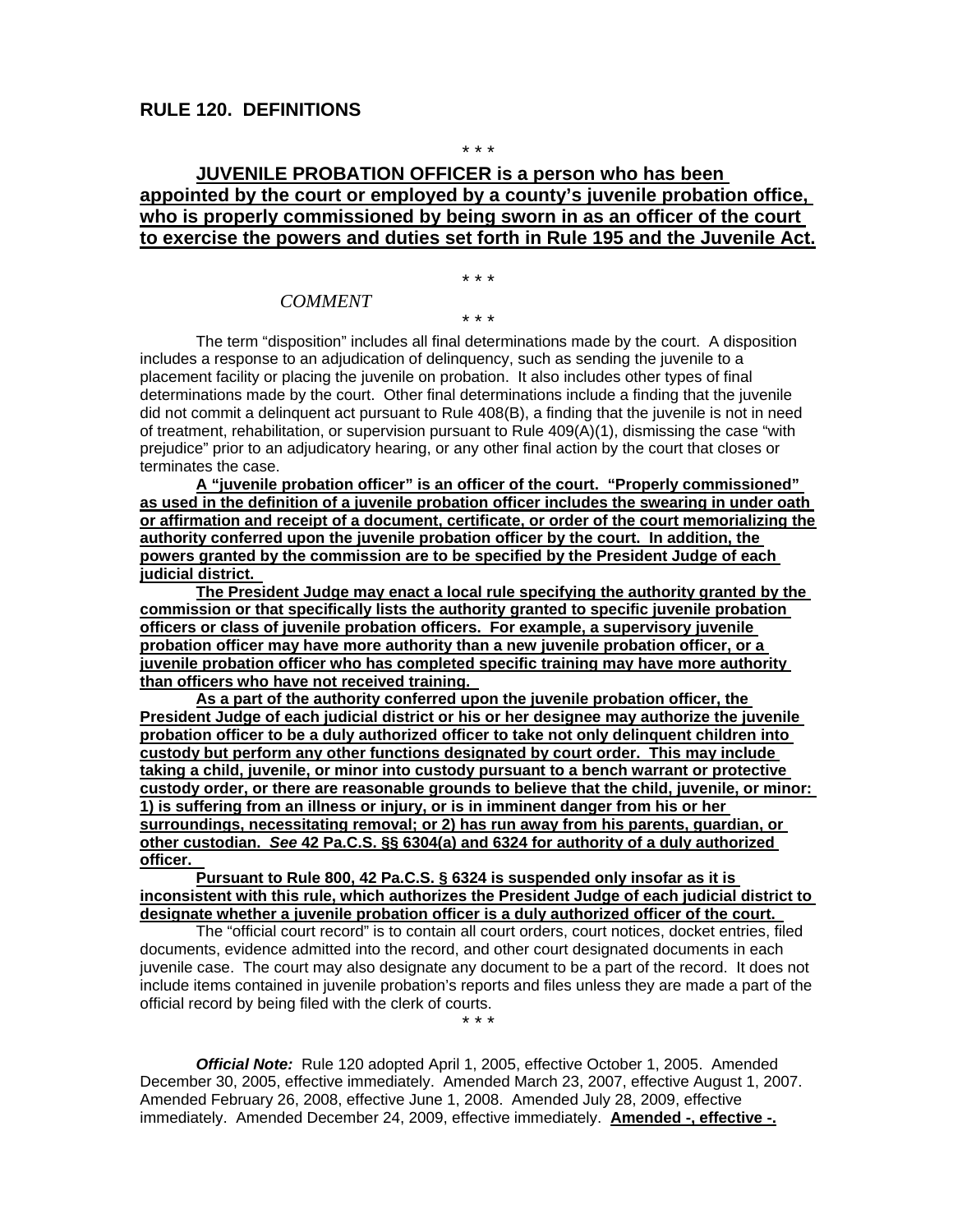*Committee Explanatory Reports:* 

Final Report explaining the amendments to Rule 120 published with the Court's Order at 36 Pa.B. 186 (January 14, 2006). Final Report explaining the amendments to Rule 120 published with the Court's Order at 37 Pa.B. 1483 (April 7, 2007). Final Report explaining the amendments to Rule 120 published with the Court's Order at 38 Pa.B. 1142 (March 8, 2008). Final Report explaining the amendment to Rule 120 published with the Court's Order at 39 Pa.B. 4743 (August 8, 2009). Final Report explaining the amendments to Rule 120 published with the Court's Order at 40 Pa.B. 222 (January 9, 2010). **Final Report explaining the amendments to Rule 120 published with the Court's Order at 41 Pa.B. - (-).**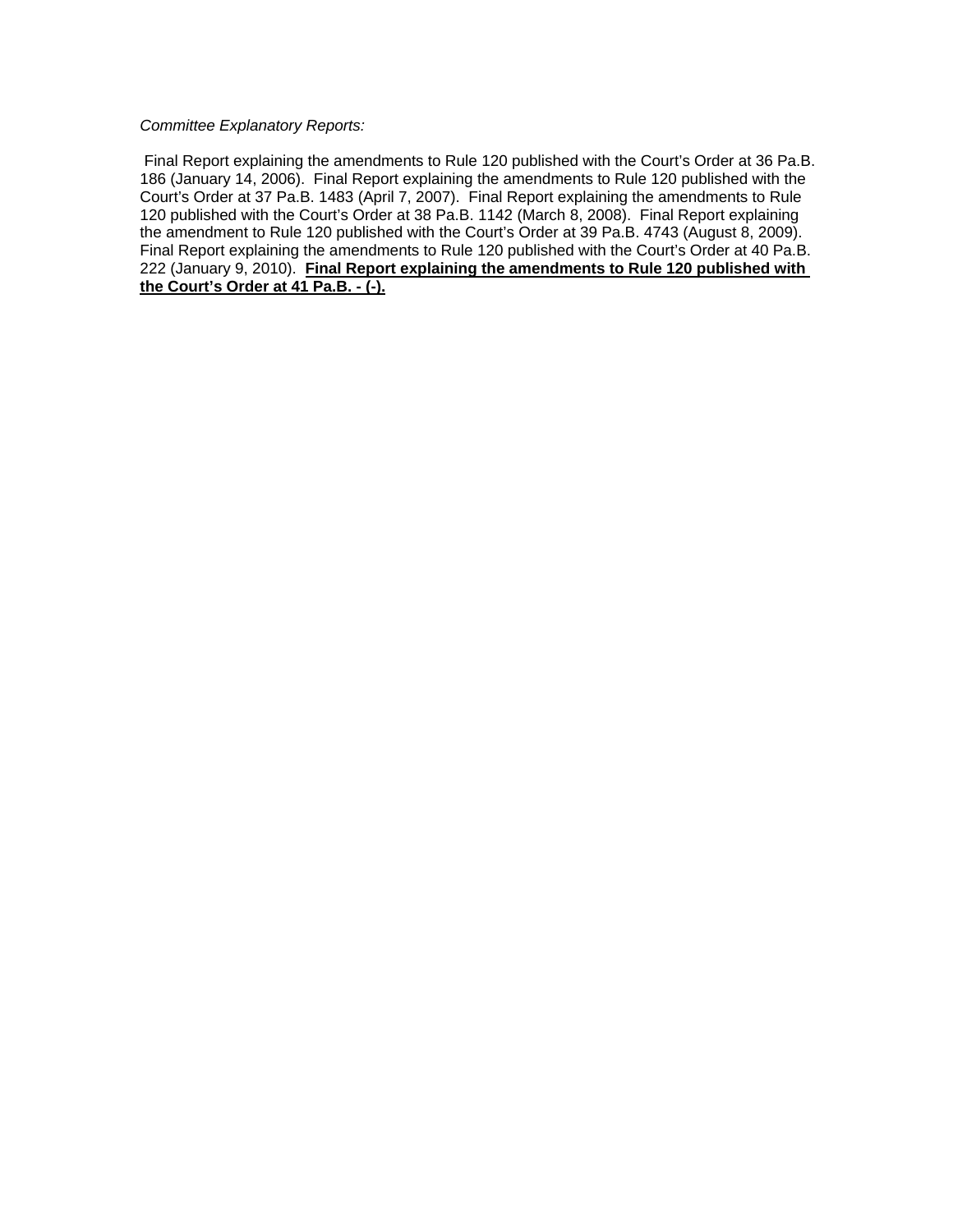# **Part (D)(2) Juvenile Probation Officers**

# **Rule 195. Authority, Duties, and Training of Juvenile Probation Officer**

- **A. Authority of Juvenile Probation Officer. A juvenile probation officer shall have the authority to:**
	- **1) take children, juveniles, and minors into custody pursuant to the following:**
		- **a) the Juvenile Act, 42 Pa.C.S. §§ 6304 and 6324;**
		- **b) the Child Protective Services Law (CPSL), 23 Pa.C.S. § 6301**  *et seq.***;**
		- **c) a bench warrant as set forth in Rules 140, 141, and 1140; or**
		- **d) an order by the President Judge of each judicial district or his or her designee granting the juvenile probation officer the authority of a duly authorized officer;**
	- **2) supervise and assist a juvenile placed on probation or a child under the court's protective supervision or care; and**
	- **3) perform any other functions as designated by the court.**
- **B. Duties of Juvenile Probation Officer. Subject to any limitations imposed by the court, a juvenile probation officer shall:**
	- **1) receive and examine written allegations unless the District Attorney has elected to receive and approve all written allegations pursuant to Rule 231(B);**
	- **2) make appropriate referrals for informal adjustment, consent decree, or other diversionary programs;**
	- **3) file petitions if diversionary programs are not appropriate unless the District Attorney has elected to file all petitions pursuant to Rule 330(A);**
	- **4) make investigations, reports, including social studies pursuant to Rule 513, and recommendations to the court;**
	- **5) make appropriate referrals to private and public agencies, psychological or psychiatric providers, drug and alcohol facilities or programs, or any other necessary treatments or programs;**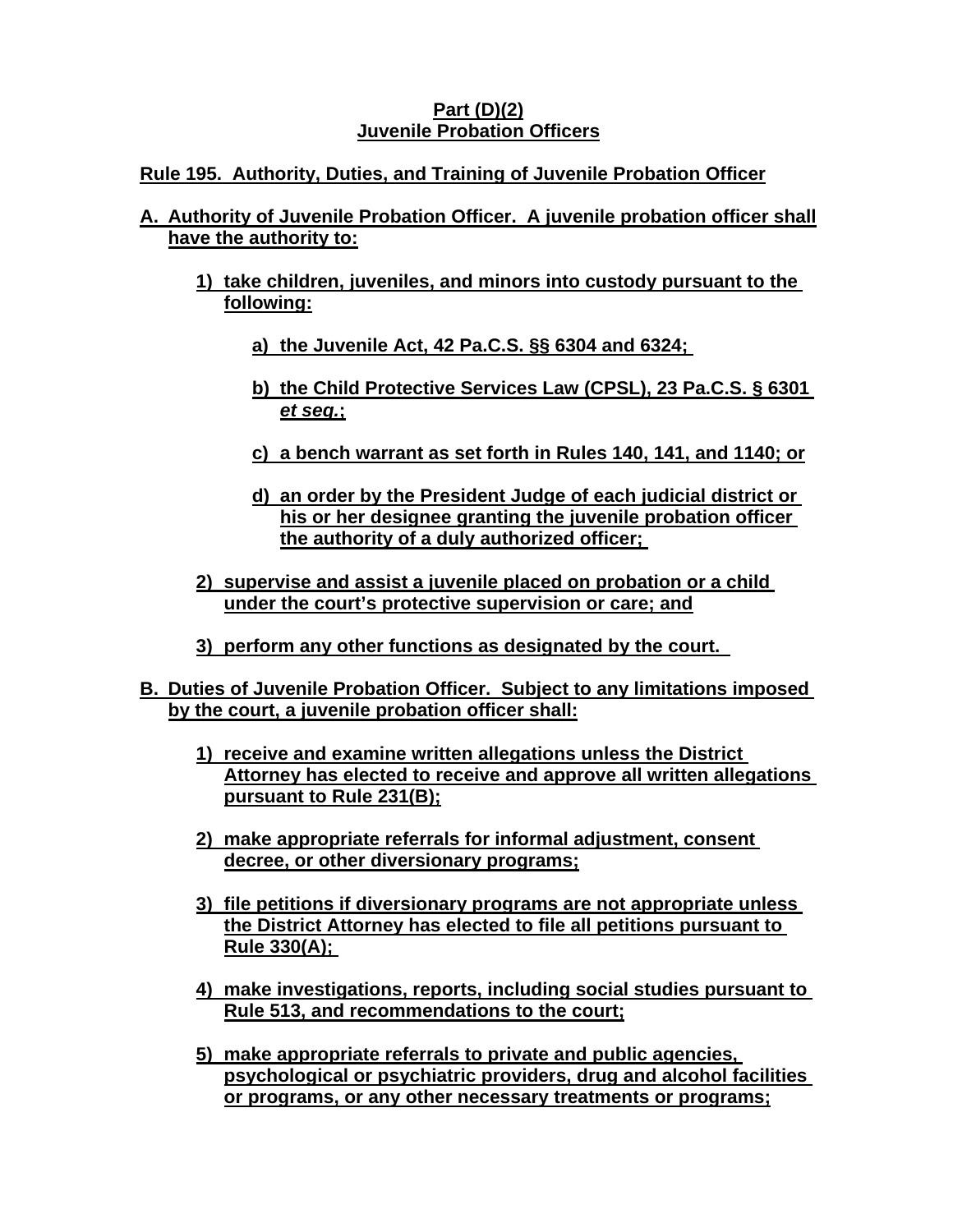- **6) communicate to the court and parties, and facilitate any special needs, including health and education, of the juvenile;**
- **7) supervise and assist a juvenile on probation;**
- **8) take into custody any children, juveniles, or minors pursuant to paragraph (A)(1); and**
- **9) regularly oversee and visit juveniles in placement facilities.**

## **C. Training. No later than one year after being appointed or employed, a juvenile probation officer shall be trained on:**

**1) the Juvenile Act;**

**2) the Pennsylvania Rules of Juvenile Court Procedure;** 

**3) the Child Protective Services Law (CPSL); and**

**4) any local procedures.** 

### **COMMENT**

**Pursuant to paragraph (A)(1), a juvenile probation officer has the authority to take children, juveniles, and minors into custody pursuant to the CPSL, the Juvenile Act, a bench warrant, or an order of the President Judge of each judicial district or his or her designee. 23 Pa.C.S. §6301** *et seq.* **and 42 Pa.C.S. § 6301** *et seq.* 

**When a juvenile is under the court's supervision, the juvenile probation officer may take a juvenile into custody pursuant to the Juvenile Act, 42 Pa.C.S. §§ 6304(a)(5) and 6324(2) and (5), and bench warrants as set forth in Rules 140, 141, and 1140.**

**When a child, juvenile, or minor is not under the court's supervision, the juvenile probation officer may act as a duly authorized officer and take a child, juvenile, or minor into custody pursuant to the Child Protective Services Law (CPSL), 23 Pa.C.S. § 6315 and the Juvenile Act, 42 Pa.C.S. §§ 6304 (a)(3) and 6324(1), (3), & (4).**

**The President Judge or his or her designee may limit the authority of a juvenile probation officer. The President Judge should consider the education, training, and experience of the juvenile probation officer before granting the juvenile probation officer the authority of a duly authorized officer of the court. The juvenile probation officer should be able to exercise discretion when encountering an emergent situation and should be able to take a child into protective custody. For example, the juvenile probation officer may visit a juvenile on probation and encounter a situation when the juvenile or the juvenile's siblings are in imminent danger or are victims of abuse. The juvenile probation officer should be able to take custody of the siblings, in addition to the juvenile on probation, and immediately notify the county agency.** 

**In these situations, it would be the juvenile probation officer's duty to protect the child, juvenile, or minor and remove him or her safely. The juvenile probation officer has authority over a juvenile but may bring a child or minor to the county agency for supervision pending a court order that is to be issued immediately. The juvenile probation officer's duty is enforcement and removal, whereas the county agency's duty is to supervise and identify an appropriate placement for a child or minor.** *See* **Rule 1202 and its**  *Comment.*

**The juvenile probation officer may also assist or supervise a child in the court's protective supervision or care.**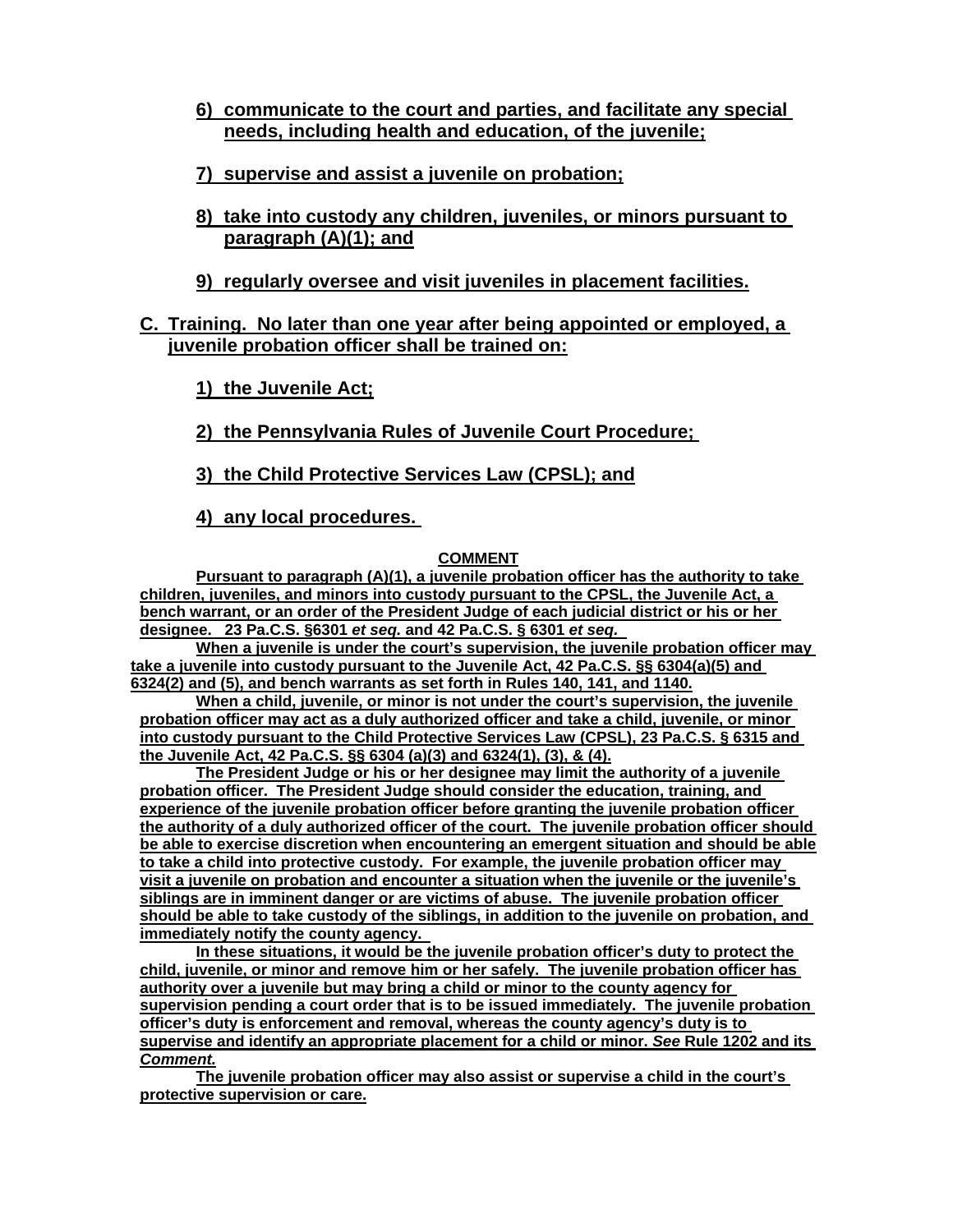**Pursuant to paragraph (A)(3), a juvenile probation officer may perform any other function designated by the court or his or her designee to carry out the purposes of the Juvenile Act.** 

**Pursuant to paragraph (B)(1), the juvenile probation officer is to receive written allegations from local law enforcement agencies to determine if a case may proceed to juvenile court. However, pursuant to Rule 231(B), the District Attorney of any county may require initial receipt and approval of written allegations before a delinquency proceeding may be commenced.** *See* **Rule 231(B).**

**Pursuant to paragraph (B)(4) and (5), the juvenile probation officer is to prepare reports compiling the juvenile's information for the court and make the necessary referrals to programs supported by a need revealed during the investigation.** 

**Pursuant to paragraph (B)(6), the juvenile probation officer is to communicate the information to all parties before approaching the court.** *See* **Rule 136 for** *ex parte*  **communication.** 

**Pursuant to paragraph (B)(9), the juvenile probation officer, when acting as a duly authorized officer, may take any child, juvenile, or minor into protective custody, including juveniles not currently on probation, if there is reasonable cause to believe that the child, juvenile, or minor is suffering from illness or injury or is in imminent danger. If the danger does not stem from delinquency charges, the juvenile probation officer is to immediately contact the county agency. For protective custody,** *see* **discussion** *supra,* **Rule 1210, and 42 Pa.C.S. § 6304.** 

**Pursuant to paragraph (B)(10), the juvenile probation officer is to oversee all juveniles ordered to placement facilities. The juvenile probation officer should visit the placement facilities at least twice a year to determine if: 1) the juvenile is receiving the appropriate treatment; and 2) the facility is meeting the needs of the child. The juvenile probation officer is to report any irregularities or controversies to the court and all parties as soon as they are made known to the juvenile probation officer.** 

**Pursuant to paragraph (C), the juvenile probation officer is to be trained in the Juvenile Act, the Pennsylvania Rules of Juvenile Court Procedure, the CPSL, and any local procedures. The training is to occur within one year of the juvenile probation officer's appointment or employment. It is best practice for juvenile probation officers to receive training within the first ninety days of employment; however, training programs are offered periodically. It is also best practice that juvenile probation officers receive specialized training and educational updates on a continuing basis.** 

**Specialized training for juvenile probation officers should include delinquency and dependency procedures and areas that address their duties as officers of the court.** 

**Official Note:****Rule 195 adopted -, effective -.** 

#### *Committee Explanatory Reports:*

**Final Report explaining the provisions of Rule 195 published with the Court's Order at 41 Pa.B. - (-).**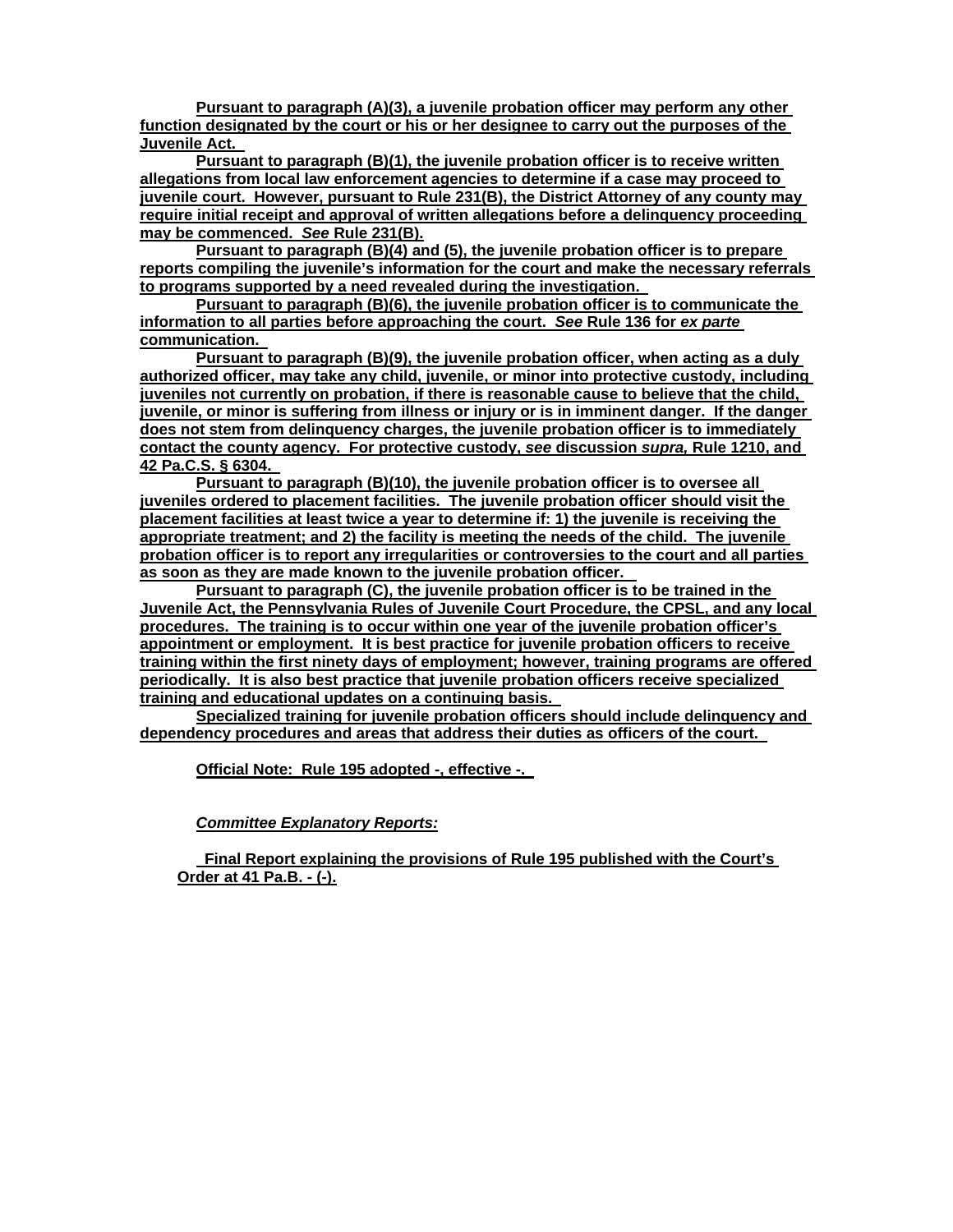# **CHAPTER 8 SUSPENSIONS**

# **RULE 800. SUSPENSIONS OF ACTS OF ASSEMBLY**

This rule provides for the suspension of the following Acts of Assembly that apply to delinquency proceedings only:

\* \* \*

- 7) **The Act of July 9, 1976, P.L. 586, No. 142, § 2, 42 Pa.C.S. § 6324, which authorizes law enforcement officers to take a child into custody, is suspended only insofar as the Act is inconsistent with Rule 195, which provides that juvenile probation officers may take a child into custody when duly authorized by the President Judge or his or her designee of the officer's judicial district.**
- **8)** The Act of July 9, 1976, P.L. 586, No. 142, § 2, 42 Pa.C.S. § 6321, which provides for commencement of a proceeding by the filing of a petition, is suspended only insofar as the Act is inconsistent with Rule 200, which provides the submission of a written allegation shall commence a proceeding.
- **[8]9**) The Act of July 9, 1976, P.L. 586, No. 142, § 2, 42 Pa.C.S. § 6303(b), which provides that a district judge or judge of the minor judiciary may not detain a juvenile, is suspended only insofar as the Act is inconsistent with Rule 210, which allows Magisterial District Judges to issue an arrest warrant, which may lead to detention in limited circumstances.
- **[9]10**) The Act of July 9, 1976, P.L. 586, No. 142, § 2, 42 Pa.C.S. § 6334, which provides that any person may bring a petition, is suspended only insofar as the Act is inconsistent with Rules 231, 233, and 330, which provide for a person other than a law enforcement officer to submit a private written allegation to the juvenile probation office or an attorney for the Commonwealth, if elected for approval; and that only a juvenile probation officer or attorney for the Commonwealth may file a petition.
- **[10]11**) The Act of July 9, 1976, P.L. 586, No. 142, § 2, 42 Pa.C.S. § 6304(a)(2), which provides that **juvenile** probation officers may receive and examine complaints for the purposes of commencing proceedings, is suspended only insofar as the Act is inconsistent with Rules 231 and 330, which provide that the District Attorney may file a certification that requires an attorney for the Commonwealth to initially receive and approve written allegations and petitions.
- **[11]12**) The Act of July 9, 1976, P.L. 586, No. 142, § 2, 42 Pa.C.S. § 6331, which provides for the filing of a petition with the court within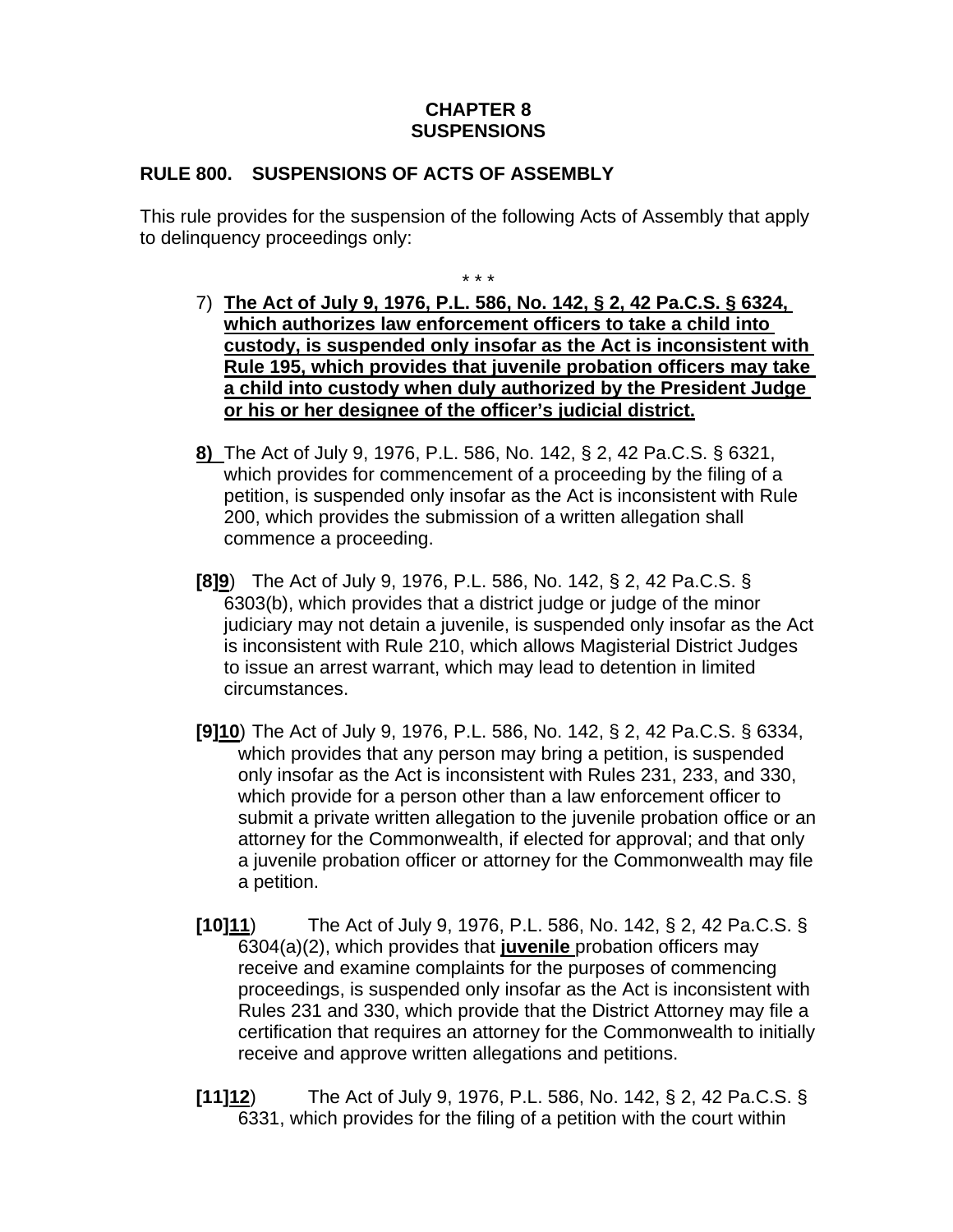twenty-four hours or the next business day of the admission of the juvenile to detention or shelter care, is suspended only insofar as the Act is inconsistent with the filing of a petition within twenty-four hours or the next business day from the detention hearing if the juvenile is detained under Rule 242.

- **[12]13**) The Act of July 9, 1976, P.L. 586, No. 142, § 2, 42 Pa.C.S. § 6323(a)(2), which provides that a delinquent child may be referred for an informal adjustment by a juvenile probation officer, is suspended only insofar as the Act is inconsistent with Rule 312, which provides that only an *alleged* delinquent child may be referred for an informal adjustment because the filing of informal adjustment shall occur prior to the filing of a petition.
- **[13]14**) Section 5720 of the Wiretapping and Electronic Surveillance Control Act, Act of October 4, 1978, P.L. 831, No. 164, 18 Pa.C.S. § 5720, is suspended as inconsistent with Rule 340 only insofar as the section may delay disclosure to a juvenile seeking discovery under Rule 340(B)(6); and Section 5721(b) of the Act, 18 Pa.C.S. § 5721(b), is suspended only insofar as the time frame for making a motion to suppress is concerned, as inconsistent with Rules 347 and 350.
- **[14]15**) The Act of July 9, 1976, P.L. 586, No. 142, § 2, 42 Pa.C.S. § 6340(c), which provides consent decree shall remain in force for six months unless the child is discharged sooner by probation services with the approval of the court, is suspended only insofar as the Act is inconsistent with the requirement of Rule 373 that a motion for early discharge is to be made to the court.
- **[15]16**) The Act of July 9, 1976, P.L. 586, No. 142, § 2, 42 Pa.C.S. § 6335, which provides for a hearing within ten days of the juvenile's detention unless the exceptions of  $(a)(1)$ & $(2)$  or  $(f)$  are met, is suspended only insofar as the Act is inconsistent with Rule 391, which provides for an additional ten days of detention if a notice of intent for transfer to criminal proceedings has been filed.
- **[16]17**) The Act of July 9, 1976, P.L. 586, No. 142, § 2, 42 Pa.C.S. § 6353(a), which requires dispositional review hearings to be held at least every nine months, is suspended only insofar as it is inconsistent with the requirement of Rule 610, which requires dispositional review hearings to be held at least every six months when a juvenile is removed from the home.

### **COMMENT**

The authority for suspension of Acts of Assembly is granted to the Supreme Court by Article V § 10(c) of the Pennsylvania Constitution. *See also* Rule 102.

**Official Note:**Rule 800 adopted April 1, 2005, effective October 1, 2005. Amended December 30, 2005, effective immediately. Amended March 23, 2007, effective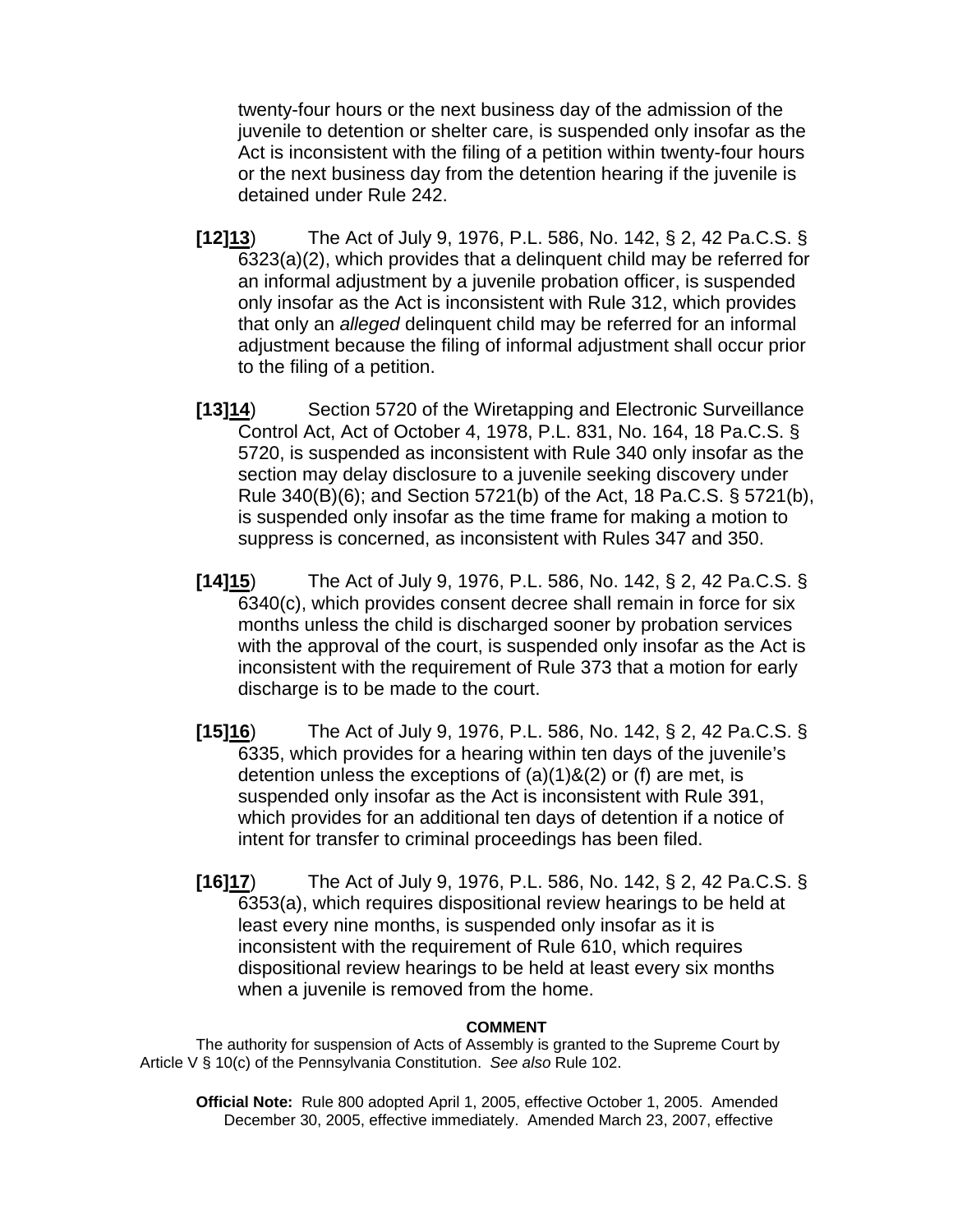August 1, 2007. Amended February 26, 2008, effective June 1, 2008. Amended March 19, 2009, effective June 1, 2009. Amended February 12, 2010, effective immediately. **Amended -, effective -.**

#### *Committee Explanatory Reports:*

Final Report explaining the amendments to Rule 800 published with the Court's Order at 36 Pa.B. 186 (January 14, 2006). Final Report explaining the amendments to Rule 800 published with the Court's Order at 37 Pa.B. 1483 (April 7, 2007). Final Report explaining the amendments to Rule 800 published with the Court's Order at 38 Pa.B. 1142 (March 8, 2008). Final Report explaining the amendments to Rule 800 published with the Court's Order at 39 Pa.B. 1614 (April 4, 2009). Final Report explaining the amendments to Rule 800 published with the Court's Order at 40 Pa.B. 1073 (February 27, 2010). **Final Report explaining the amendments to Rule 800 published with the Court's Order at 41 Pa.B. - (-).**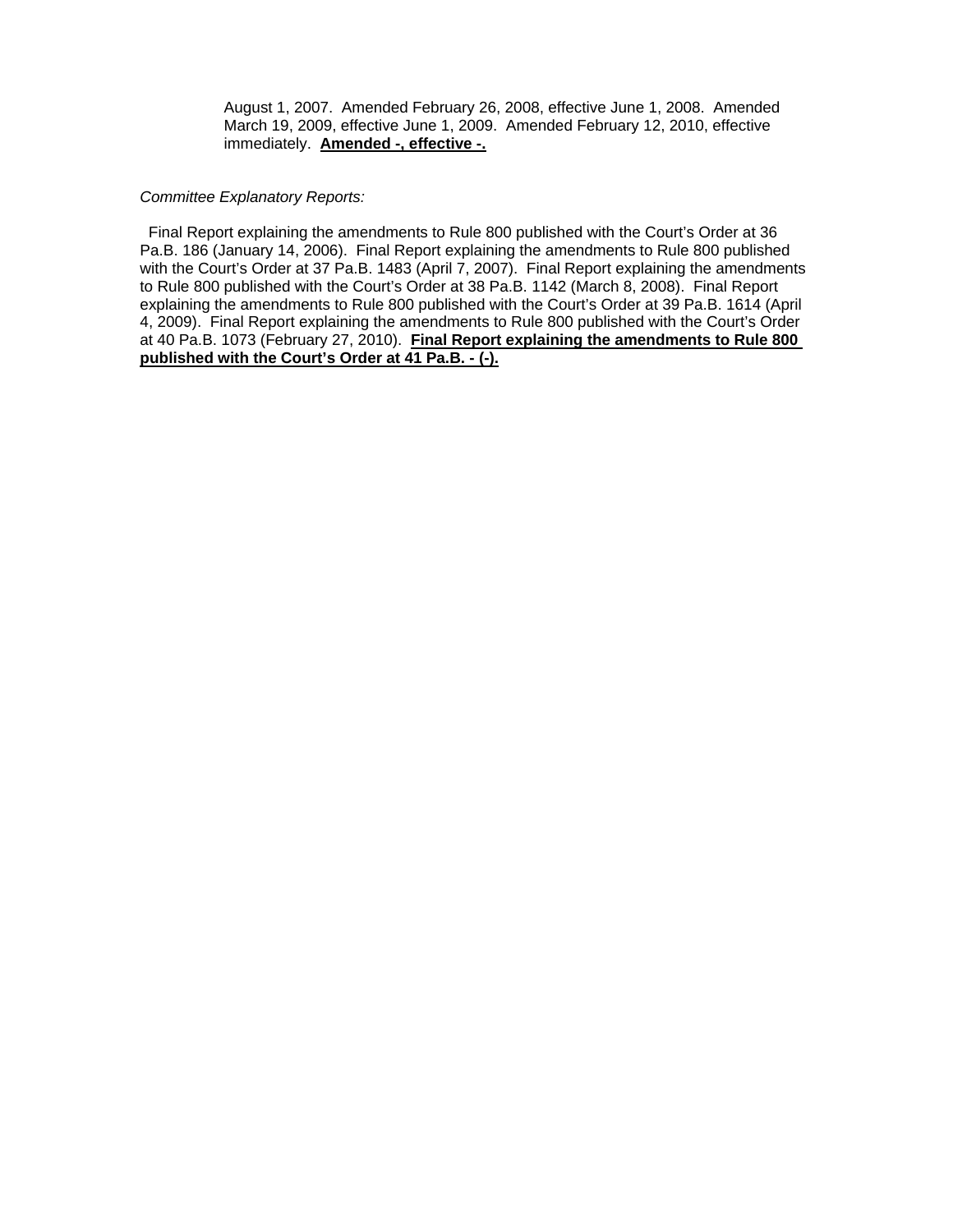\* \* \*

## **JUVENILE PROBATION OFFICER is a person who has been appointed by the court or employed by a county's juvenile probation office, who is properly commissioned by being sworn in as an officer of the court to exercise the powers and duties set forth in Rule 195 and the Juvenile Act.**

\* \* \*

\* \* \*

### *COMMENT*

For the family service plan, see 55 Pa. Code § 3130.61

**A "juvenile probation officer" is an officer of the court. "Properly commissioned" as used in the definition of a juvenile probation officer includes the swearing in under oath or affirmation and a document or order of the court memorializing the authority conferred upon the juvenile probation officer by the court. In addition, the powers granted by the commission are to be specified by the President Judge of each judicial district.** 

**The President Judge may enact a local rule specifying the authority granted by the commission or that specifically lists the authority granted to specific juvenile probation officers or class of juvenile probation officers. For example, a supervisory juvenile probation officer may have more authority than a new juvenile probation officer, or a juvenile probation officer who has completed specific training may have more authority than officers who have not received training.** 

**As a part of the authority conferred upon the juvenile probation officer, the President Judge of each judicial district or his or her designee may authorize the juvenile probation officer to be a duly authorized officer to take not only delinquent children into custody but perform any other functions designated by court order. This may include taking a child, juvenile, or minor into custody pursuant to a bench warrant or protective custody order, or there are reasonable grounds to believe that the child, juvenile, or minor: 1) is suffering from an illness or injury, or is in imminent danger from his or her surroundings, necessitating removal; or 2) has run away from his parents, guardian, or other custodian.** *See* **42 Pa.C.S. §§ 6304(a) and 6324 for authority of a duly authorized officer.** 

**Pursuant to Rule 800, 42 Pa.C.S. § 6324 is suspended only insofar as it is inconsistent with this Rule, which requires the President Judge of each judicial district to designate whether a juvenile probation officer is a duly authorized officer of the court.** 

The definition of "law enforcement officer" does not give the power of arrest to any person who is not otherwise given that power by law.

\* \* \*

**Official Note:** Rule 1120 adopted August 21, 2006, effective February 1, 2007. Amended March 19, 2009, effective June 1, 2009. Amended December 24, 2009, effective immediately. **Amended -, effective -.**

#### *Committee Explanatory Reports:*

Final Report explaining the provisions of Rule 1120 published with the Court's Order at 36 Pa.B.5571 (September 2, 2006). Final Report explaining the amendments to Rule 1120 published with the Court's Order at 39 Pa.B. 1614 (April 4, 2009). Final Report explaining the amendments to Rule 1120 published with the Court's Order at 40 Pa.B. 222 (January 9, 2010). **Final Report explaining the amendments to Rule 1120 published with the Court's Order at 41 Pa.B. - (-).**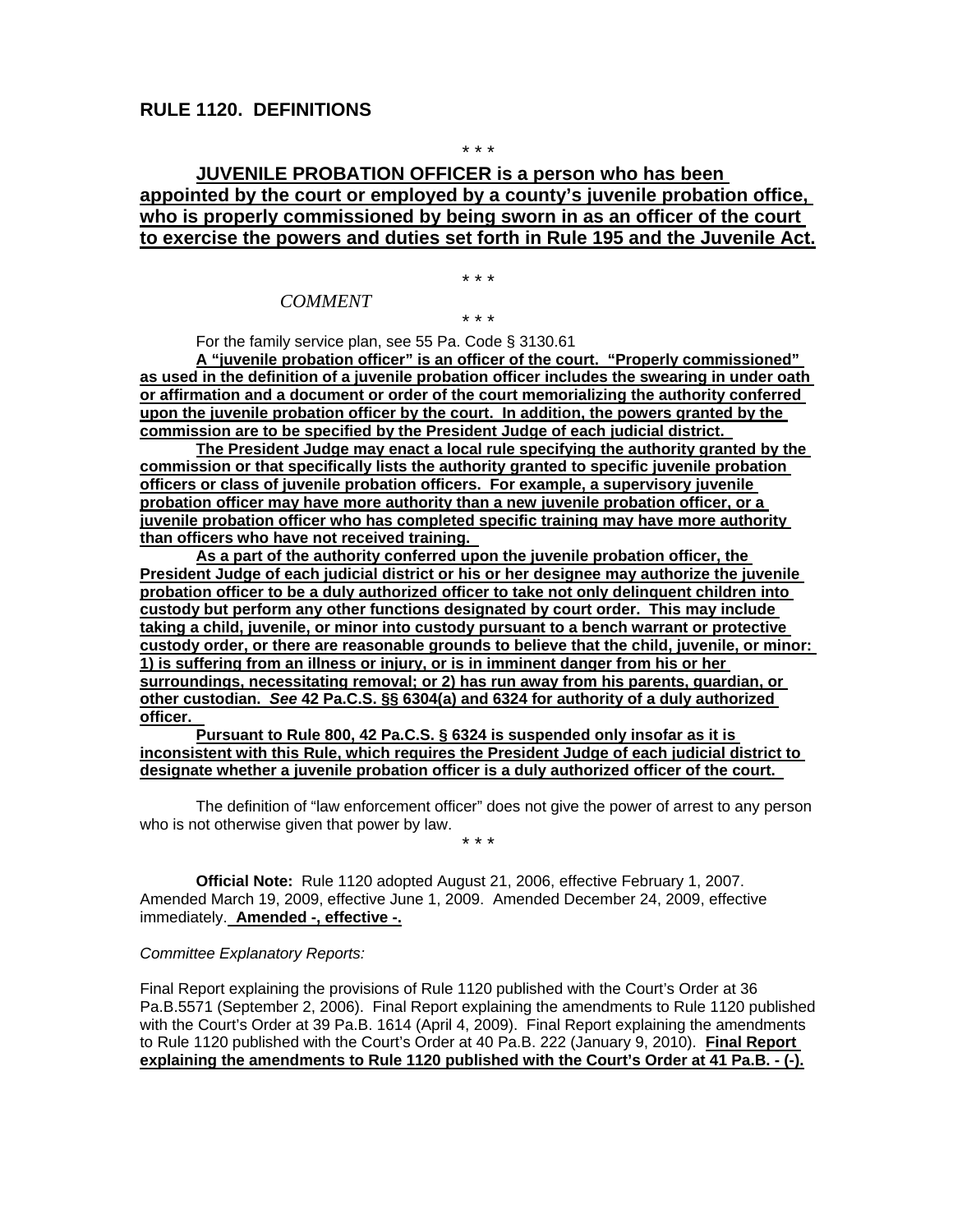# **RULE 1202. PROCEDURES FOR PROTECTIVE CUSTODY BY POLICE AND COUNTY AGENCY**

- A. **Protective custody.** 
	- 1) **No court order**.
		- a) A police officer **or a juvenile probation officer when duly authorized by the court** may take a child into protective custody pursuant to Rule 1200 if there are reasonable grounds to believe that the child is suffering from illness or injury or is in imminent danger from the surroundings and removal is necessary.

\* \* \*

## 2) **Court order.**

a) A police officer**, juvenile probation officer,** or county agency may obtain a protective custody order removing a child from the home **pursuant to Rule 1210** if the court finds that remaining in the home is contrary to the welfare and the best interests of the child.

\* \* \*

#### **COMMENT**

**Pursuant to Rules 120, 195, and 1120, a juvenile probation officer may be considered a duly authorized officer for purposes of these rules if the President Judge of a judicial district or his or her designee has granted such authority to the juvenile probation officer. Rules 800(7) and 1800(6) suspend § 6324 of the Juvenile Act, which authorizes** *law enforcement officers* **to take a child into custody, only insofar as the Act is inconsistent with this Rule, which provides authority for** *police officers and juvenile probation officers when duly authorized* **to take a child, juvenile, or minor into custody.** *See Comment* **to Rule 195.** 

Under paragraph (A)(1)(a) & (A)(2)(a), the police officer's **or juvenile probation officer's**  duty is to protect the child and remove the child safely. A police officer **or juvenile probation officer** may bring the child to the county agency for supervision of the child pending a court order that should be given immediately. The police officer's **or juvenile probation officer's** duty is enforcement and removal, whereas the county agency's duty is to supervise the child and find an appropriate placement for the child. Only a police officer **or duly authorized juvenile probation officer** may take custody of the child. *See* Rule 1800 for suspension of 42 Pa.C.S. § 6324, which provides that law enforcement officers may take a child into custody. **[***See* **Rule 1120 for definition of police officer, which may include a probation officer exercising their power of arrest when authorized by law.]** 

\* \* \*

**Official Note:** Rule 1202 adopted August, 21, 2006, effective February 1, 2007. **Amended -, effective -.**

*Committee Explanatory Reports:*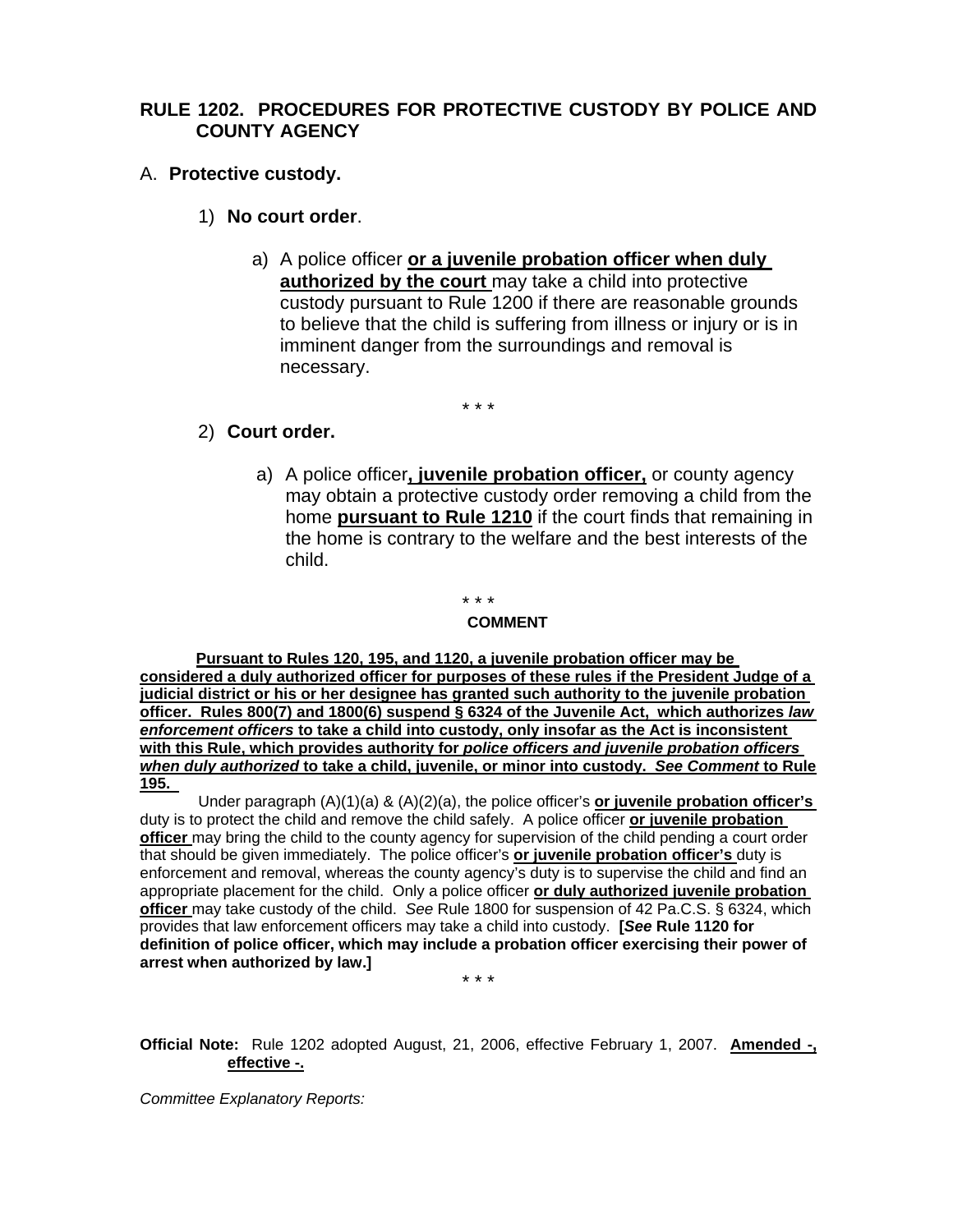Final Report explaining the provisions of Rule 1202 published with the Court's Order at 36 Pa.B. 5571 (September 2, 2006). **Final Report explaining the amendments to Rule 1202 published with the Court's Order at 41 Pa.B. - (-).**